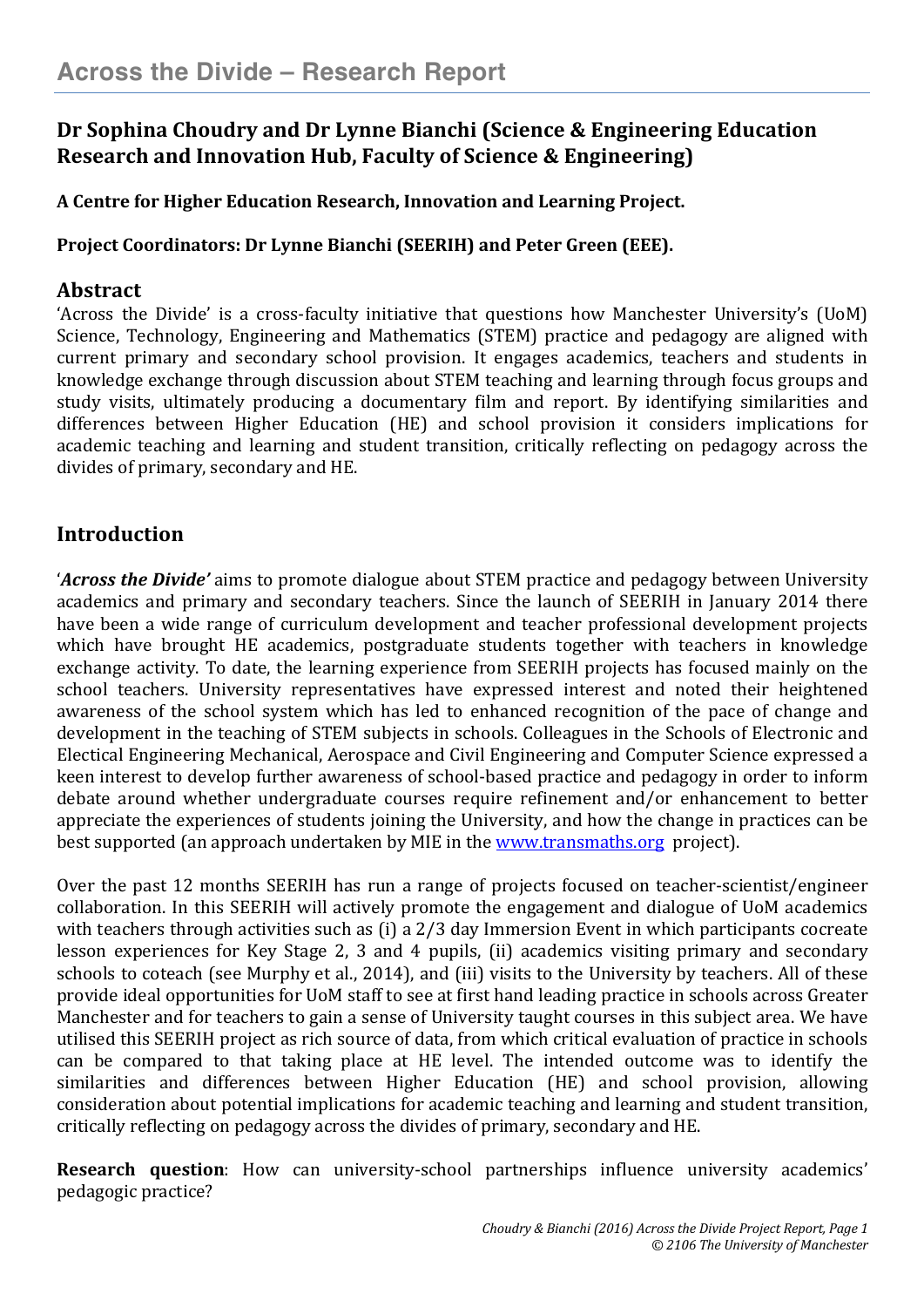#### **Aims**

- To broker learning opportunities between leading secondary and primary schools and the University (drawing on SEERIH networks with Teaching School Alliances, UTCs and school clusters);
- to engage academics, teachers and stakeholders in opportunities for knowledge exchange and discussion about STEM practice, pedagogy and philosophy, through focus groups, study visits and film making;
- to identify the similarities and differences between HE and school STEM provision, exploring the implications to student transition and academic teaching and learning;
- to stimulate critical reflection within the University and school settings about the fitness for purpose of STEM;
- courses and delivery for 21<sup>st</sup> century learners.

## **Data collection and analysis**

#### **Sampling**

The project has been planned over data collection and analysis phases. Phase 1 involved getting an account of the perceptions of the academics and teachers of teaching in their individual and each other's settings:

• 5 academics and 5 teachers were interviewed (ref. pre-interview schedule – Appendix 1). These interviews were audio recorded.

Phase 2 data collection process can be summarised as follows:

- A full day workshop (STEM study day) for the 5 academics and 5 teachers to attend a school/college that has a different style/focus of teaching. The participants were shadowed by the research associate. Critical moments were recorded on the observation schedule. The day was also video-recorded and a short edited video can be obtained from the following link: https://www.youtube.com/watch?v=-lt8zRSQnqI.
- Two teachers and one academic were observed during their visits to the partner setting by the research associate. The dialogue was audio-recorded and video-recorded for the purpose of making a film.
- All participants (including the 5 teachers, 5 academics, Dr Lynne Bianchi [Director of SEERIH] and Principal Investigator for the project [Peter Green] and Research Associate [Dr Sophina Choudry]) were asked to complete short evaluation questionnaires immediately after their partnership visits (ref. evaluation questionnaires - Appendix 2).

Similarly, phase 3 activities were as follows:

- Focus group evaluation meeting (2 hours max) for all participants to reflect on their experiences (ref. focus group schedule - Appendix 3).
- Post-placement interview (max. 30 mins.) with two 'interesting' cases (one teacher and one academic) to explore deeper understanding of the project (ref. post interview schedule - Appendix 4).

#### **Data Analysis**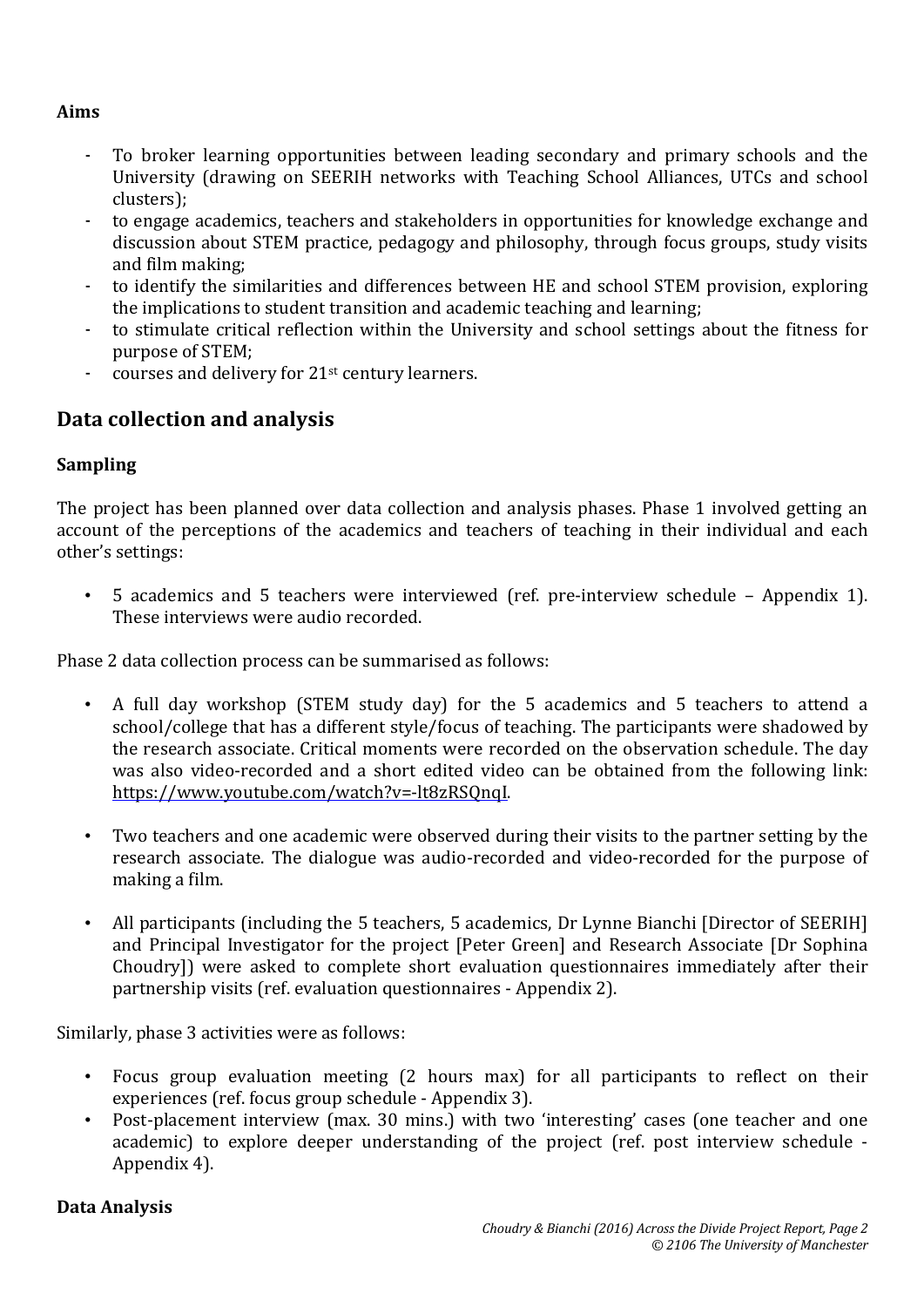The project has been designed to allow participants to critically reflect upon their experiences throughout the various planned activities, partly by identifying and keeping a log of critical moments or observations (see Brookfield, 1995). We have understood and applied critical moments as an observation (or a series of observations) that provoke reflective thinking in the participants.

The most distinctive of these very good teachers is that their practice is the result of careful reflection . . . They themselves learn lessons each time they teach, evaluating what they do and using these self-critical evaluations to adjust what they do next time. (Ofsted, 2004, p. 10)

As such the findings from the observations, interviews and focus group analysis can be classified as an emergent phenomenon, which develops further as the participants continue to probe their own reflections.

The pre-placement interviews have been analysed using thematic analysis (see Aronson, 1995) through the software NVivo. The emergent themes have been used as an object of critical reflection during the focus group meeting (post-placement) in order to stimulate further discussion. Furthermore, one partnership visit to a University and a school and the immersion day event were also observed by the research associate (first author). Finally, two participants (one academic and one teacher) were interviewed post observations to unpack the reasons of why certain recommendations/reflections were made by them during this process.

# **Findings**

## **Emerging Themes from pre-project interviews**

The pre-placement interview was semi-structured around 8 questions (see appendix 1 for a full list of interview questions). As such the analysis focused on identifying themes within each of the these topics:

- Strengths and Expertise
- Develop or change
- Barriers and challenges
- Philosophy of teaching
- Support
- Perception of STEM teaching primary school
- Perception of STEM teaching university
- Project expectations

The full summary of results is displayed in table 1.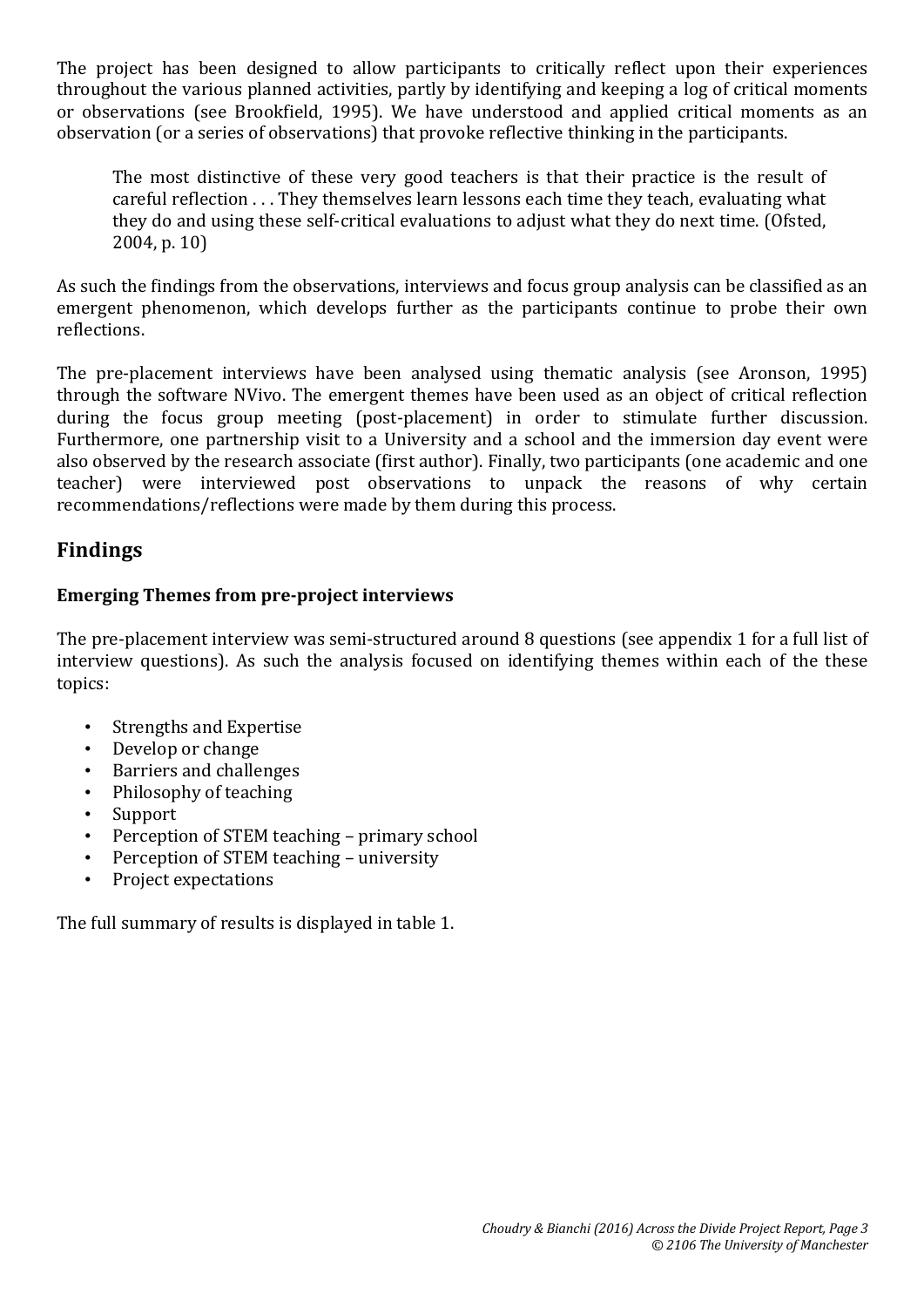|                                       | <b>Strengths</b><br>or<br><b>Expertise</b> | Develop or<br><b>Change</b>                                                                                               | <b>Support</b>                                  | <b>Barriers or</b><br><b>Challenges</b>                                                                                       | <b>Teaching</b><br><b>Philosophy</b>                  | <b>Teaching</b><br><b>Perception of</b><br><b>STEM - PS</b> | <b>Teaching</b><br><b>Perception of</b><br>STEM - Uni. | <b>Project Expectations</b>                                     |
|---------------------------------------|--------------------------------------------|---------------------------------------------------------------------------------------------------------------------------|-------------------------------------------------|-------------------------------------------------------------------------------------------------------------------------------|-------------------------------------------------------|-------------------------------------------------------------|--------------------------------------------------------|-----------------------------------------------------------------|
| <b>University</b><br><b>Academics</b> | Industry<br>links(2)                       | Curricular links<br>with schools<br>(2)<br>Develop<br>teaching<br>philosophy (2)<br>Manage student<br>expectations<br>(2) | Community<br>links/network (3)<br>Resources (2) | Facility -<br>physical space<br>(7)<br>Like-minded<br>staff $(2)$<br>Module<br>Feedback (4)<br>Student<br>expectations<br>(2) | Flipped<br>classroom (4)<br>Fun<br>environment<br>(3) | Dynamic spaces<br>(2)<br>Teaching to<br>exam(2)             | Lecture based<br>(2)                                   | Develop network (2)<br>Pedagogy/Knowledge<br>exchange/Ideas (4) |
| <b>Teachers</b>                       | Group Work<br>(2)                          | Transition<br>practices-from<br>primary to<br>secondary (3)                                                               | Community<br>links/network (2)                  | <b>Teach to exam</b><br>(4)<br>Time $(5)$                                                                                     | Skill focussed<br>(2)                                 |                                                             | No experience<br>(2)                                   | Develop network (2)<br>Pedagogy/Knowledge<br>exchange/Ideas (5) |

### **Table 1 - Across the Divide – Emerging themes (Pre-placement interviews)**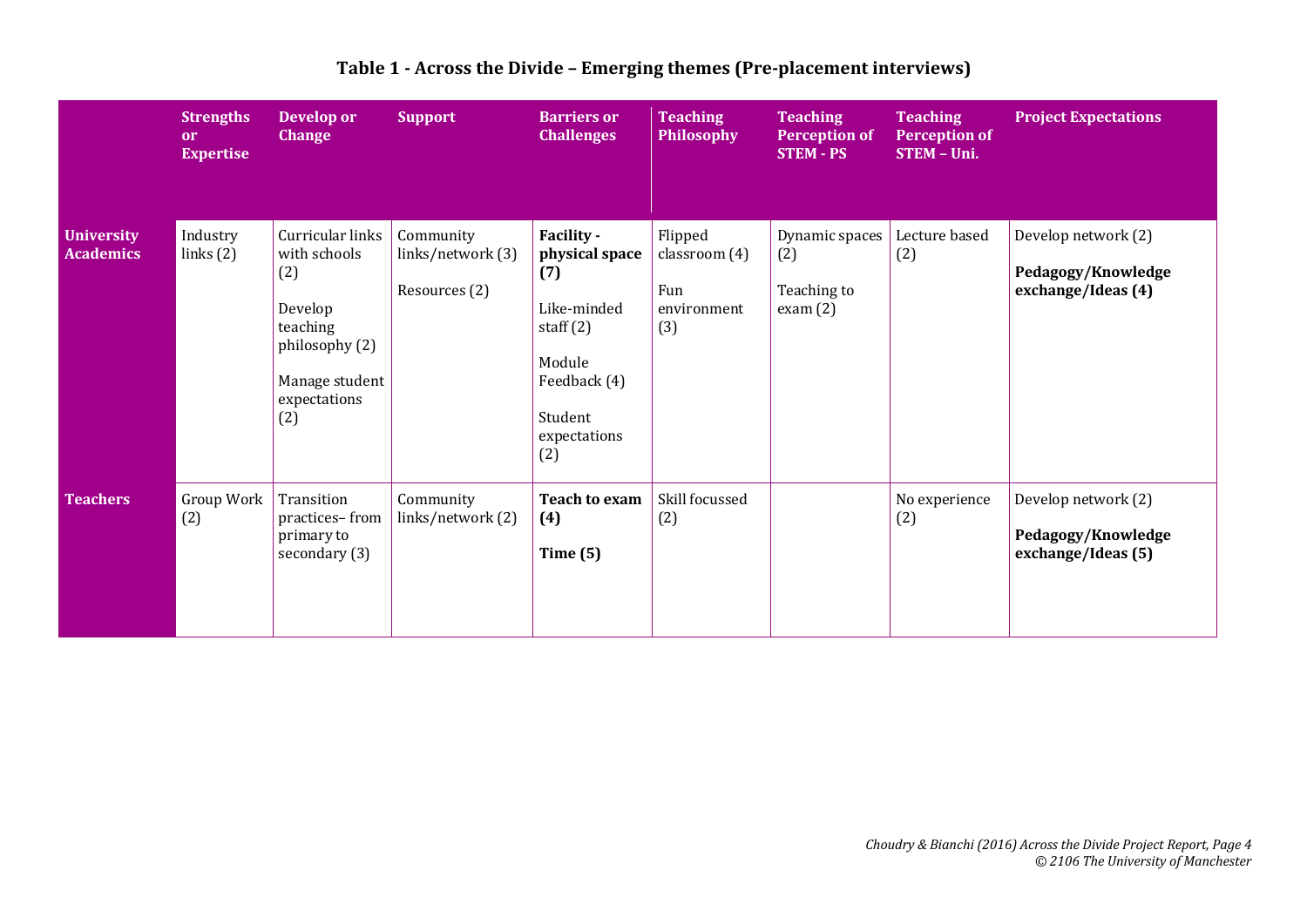Table 1 shows that physical space limitations perceived to be a significant barrier for University staff in terms teaching in the way that they wished to do so. There were a total of 7 responses that mentioned this barrier. On the other hand for secondary school science teachers, time and teaching to exams was thought to be a dominant constraint in the pre-interviews (with 5 and 4 responses respectively). Both teachers and academics expected to exchange pedagogic knowledge and ideas by visiting each other's teaching practices.

#### **Immersion Day**

The JCB Academy visit further challenged the academics' and teachers' understanding of their own pedagogical practices.



**Figure 1 – Immersion Day Event**

The project film (ref, https://www.youtube.com/watch?v=-lt8zRSQnqI), identifies the issues raised by University academics which included a sense that the pace of change related to pedagogical practices within the University wasn't in line with the 'changing technology' advances, e.g. in use of digital devices, software etc., that there seemed to be limited 'know-how' of the current primary/secondary school pedagogic practices and students' 'learning styles'. Specifically during the Immersion event, the participants learned about the JCB Academy's partnership with industry and the impact this has on students' engineering learning experiences and aspirations at secondary school level. The participants also reflected on the importance of making explicit within teaching and learning opportunities the range of mindsets or 'habits of mind' related to thinking skills and engineering in secondary schools (i.e. beyond primary schools). In summary, the visit itself served as an object for reflection on various levels depending on the participants own background and motive of participations.

#### **Focus Group Reflections**

The impacts of the partnership visits on the academics and teachers were diverse depending how the visit was planned and conducted. One of the major constraints was that teaching at University ended very soon after the placements commenced, which meant that not all teachers had the opportunity to observe and take part in teaching activities. However visits and observations of teaching spaces bridged the issue. At the end of the placements, participants were asked to attend a focus group to evaluate and reflect upon their experiences. The group was posed the following open-ended questions:

1. **Identify:** what were the notable differences in pedagogic practice between the two settings?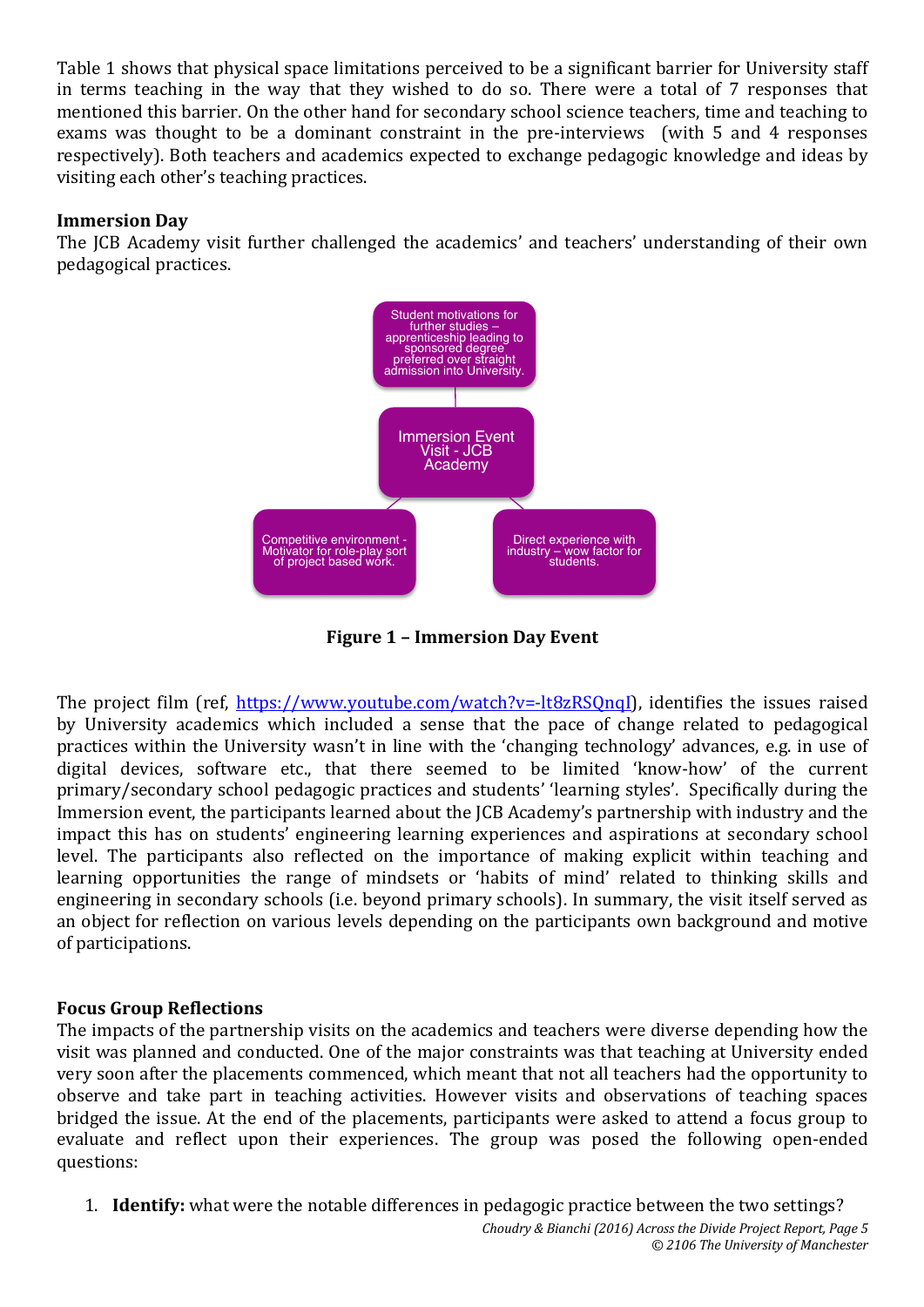- 2. **Clarify:** what was the impact on pupil/student learning that resulted from the approaches you identified?
- 3. **Extend:** how can your own practice be enhanced as a result of seeing this practice in another setting?

Table 2 represents the comparisons with suggested implications for teaching practice, which were drawn by each of the participating groups (i.e. academics and school teachers) together in the focus group.

| Identify: notable differences in<br>pedagogic practice                                                                                                                                                                                                                          | Clarify: impact on pupil/student<br>learning from the approaches                                                                                     | <b>Extend: resulting impact on one's</b><br>own practice                                                                                                                                                                                                                                                                 |
|---------------------------------------------------------------------------------------------------------------------------------------------------------------------------------------------------------------------------------------------------------------------------------|------------------------------------------------------------------------------------------------------------------------------------------------------|--------------------------------------------------------------------------------------------------------------------------------------------------------------------------------------------------------------------------------------------------------------------------------------------------------------------------|
| Students in schools are able to raise<br>their own questions, asking and<br>raising their own questions. However<br>in university they don't often want to<br>answer, yet alone an explanation.                                                                                 | The experience allows everyone to<br>take part and not only the top or<br>bottom 5%.                                                                 | Encourage students as teams to share<br>ideas and encourage them to do so<br>with their peers.                                                                                                                                                                                                                           |
| At school there is more reliance on<br>standards and curriculum but at<br>university the course leader develops<br>their own curriculum. The academics<br>make up their own unit objectives and<br>there are no learning objectives in the<br>structure of university teaching. | Moderation is purely based on student<br>feedback. How do you know that the<br>students have learned what you<br>intended them to learn?             | Structured<br>teaching<br>for<br>support<br>academics to input some kind of<br>framework in their teaching schemes.                                                                                                                                                                                                      |
| Knowing children and pupils by their<br>first names. The notion that teachers<br>at primary and secondary schools had<br>a firm understanding of knowing their<br>pupils. At university felt that everyone<br>anonymous                                                         | Not knowing names possibly has<br>implication on students' motivation to<br>learning, as they do not feel as<br>pressured or accountable to achieve. | Academics felt that keeping tutorials<br>in smaller groups over a sustained<br>amount of time would be of benefit<br>(even in labs and lectures. Keeping the<br>same group and smaller group tutorial<br>over a period of time. Building<br>questions into the teaching<br>opportunities were questions are<br>embraced. |

#### **Table 2 – Focus Group Reflections**

One particular partnership has been reviewed in more detail in order to provide an example for a typical visit structure that took place with most of the partnerships. This example has also been chosen as the academic makes key contributions that are also echoed by other participants.

Other participants also noted that they would have liked to provide teachers with the opportunities 'to observe the different teaching and learning activities in action (lectures, workshops and small group tutorials) as well as teaching labs, and speak to a few more people who are involved with these (the Director of Teaching and Learning, other academics involved in teaching, and most importantly more of our student cohort)'.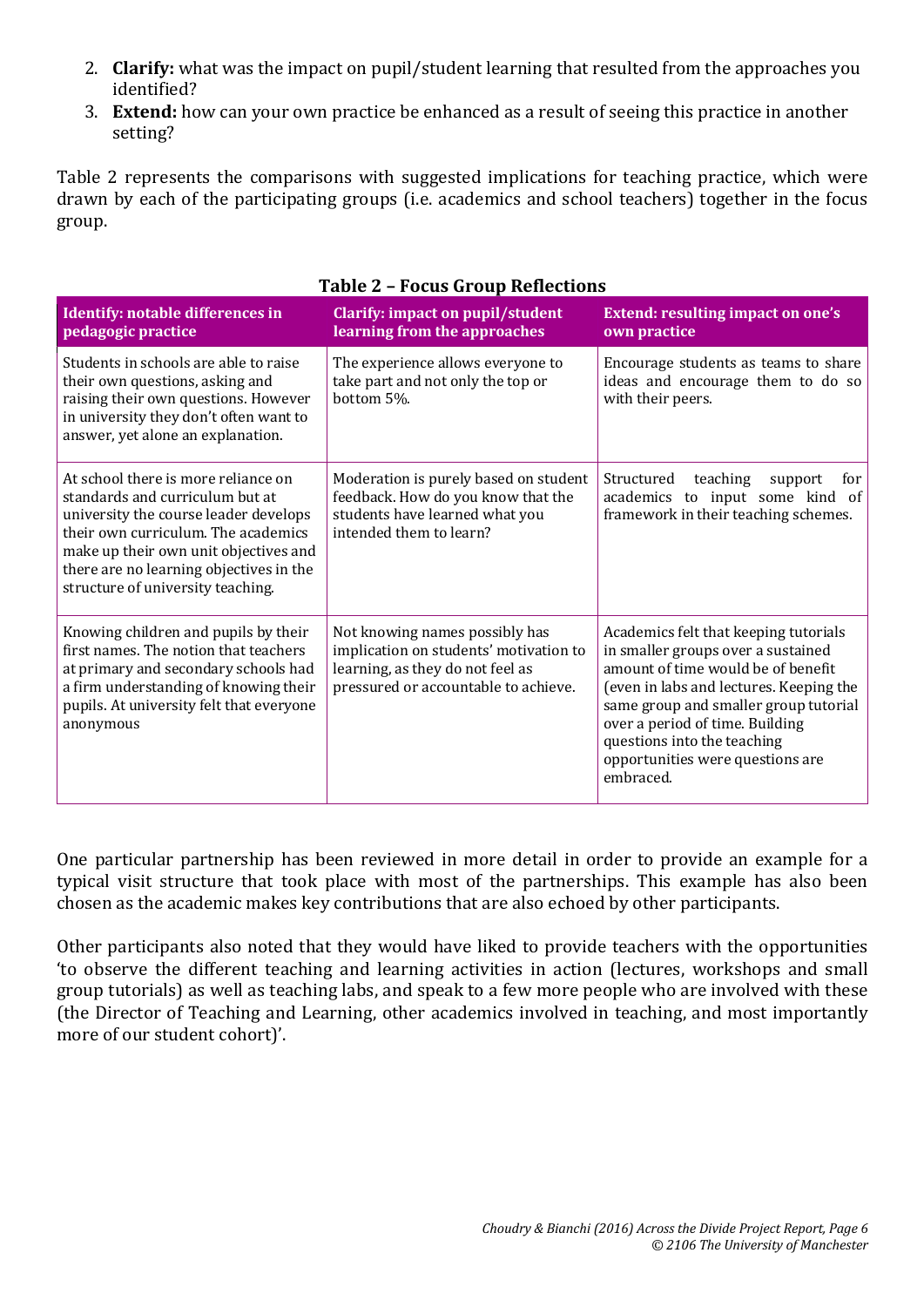|                                                                                                                                                                                                                                                                                                                                                                                                   | <b>Visit to University</b>                                                                                                                                                                                                 | <b>Visit to a Secondary School</b>                                                                                                                                                                                                                                                                                               |                                                                                                          |  |
|---------------------------------------------------------------------------------------------------------------------------------------------------------------------------------------------------------------------------------------------------------------------------------------------------------------------------------------------------------------------------------------------------|----------------------------------------------------------------------------------------------------------------------------------------------------------------------------------------------------------------------------|----------------------------------------------------------------------------------------------------------------------------------------------------------------------------------------------------------------------------------------------------------------------------------------------------------------------------------|----------------------------------------------------------------------------------------------------------|--|
| <b>What happened?</b><br>A secondary school Head of Science Department visited<br>a Senior Lecturer in the School of Electrical and<br>Electronic Engineering) to observe a series of activities<br>including: (i) a tour of School of Engineering and<br>Physical Sciences, (ii) observe a tutorial group, (iii)<br>observe a mathematics lecture; and (iv) show the High<br>Voltage laboratory. |                                                                                                                                                                                                                            | <b>What happened?</b><br>A Senior Lecturer in the School of Electrical and<br>Electronic Engineering) visited a secondary school took<br>part in the following activities: (i) a conversation with<br>the school career advisor, (ii) observation of a<br>Chemistry lesson, and (iii) observation of two<br>Mathematics lessons. |                                                                                                          |  |
| <b>Planned Outcomes</b>                                                                                                                                                                                                                                                                                                                                                                           | <b>Critical Reflections</b>                                                                                                                                                                                                | <b>What's different?</b>                                                                                                                                                                                                                                                                                                         | <b>Recommendations</b>                                                                                   |  |
|                                                                                                                                                                                                                                                                                                                                                                                                   | More focus on learning<br>was needed: 'show less<br>and create more<br>opportunities to observe<br>teaching and learning'.                                                                                                 | Learning objectives for<br>each of the lessons with<br>clear indication for<br>students' progress were<br>evident in all lessons.                                                                                                                                                                                                | There was interest for the<br>University to try and get<br>some standardization of<br>learning outcomes. |  |
|                                                                                                                                                                                                                                                                                                                                                                                                   | For the visit to make the<br>best sense to the teacher it<br>was useful to show fewer<br>and more specific learning<br>activities.                                                                                         | There were active<br>moderation procedures<br>for exams. Summative and<br>formative assessments.                                                                                                                                                                                                                                 | Peer lecturers set exams<br>based on units.                                                              |  |
| Show and tell - 'Show and<br>talk to the visitor about<br>what we do'.                                                                                                                                                                                                                                                                                                                            | The lecturer was found to<br>be more critical than usual<br>towards University<br>teaching and learning<br>practices, because '[the<br>teacher] asked questions<br>like how much of the lab<br>activities are prescribed?' | In schools there was a<br>greater personalised<br>learning experience for<br>students as teachers were<br>knowledgeable of their<br>names and were able to<br>plan and negotiate<br>learning for each of the<br>students as much as<br>possible.                                                                                 | Interest to keep personal<br>tutorials over sustained<br>periods of times.                               |  |
|                                                                                                                                                                                                                                                                                                                                                                                                   |                                                                                                                                                                                                                            | Authority in secondary<br>schools - this relates to<br>the students achievement<br>being notably accountable<br>to teachers.                                                                                                                                                                                                     |                                                                                                          |  |

Other key critical reflections included:

- **Pedagogical development through reflection** 'Greater reflective practice is required how can I utilise 'active reflection' in classes that teach and how can we teach students to use active reflection?' (Academic)
- **Flexible approaches in Higher Education teaching** 'How can we enable students to be more flexible in the learning approaches they use to solve problems? Can active reflection be one of these learning tools?' (Academic)
- **Common HE teaching framework** 'The Director of Teaching and Learning need to look at teaching staff within and across schools. Diversity is good, but as academics they do not know what their colleagues are doing.' (Academic)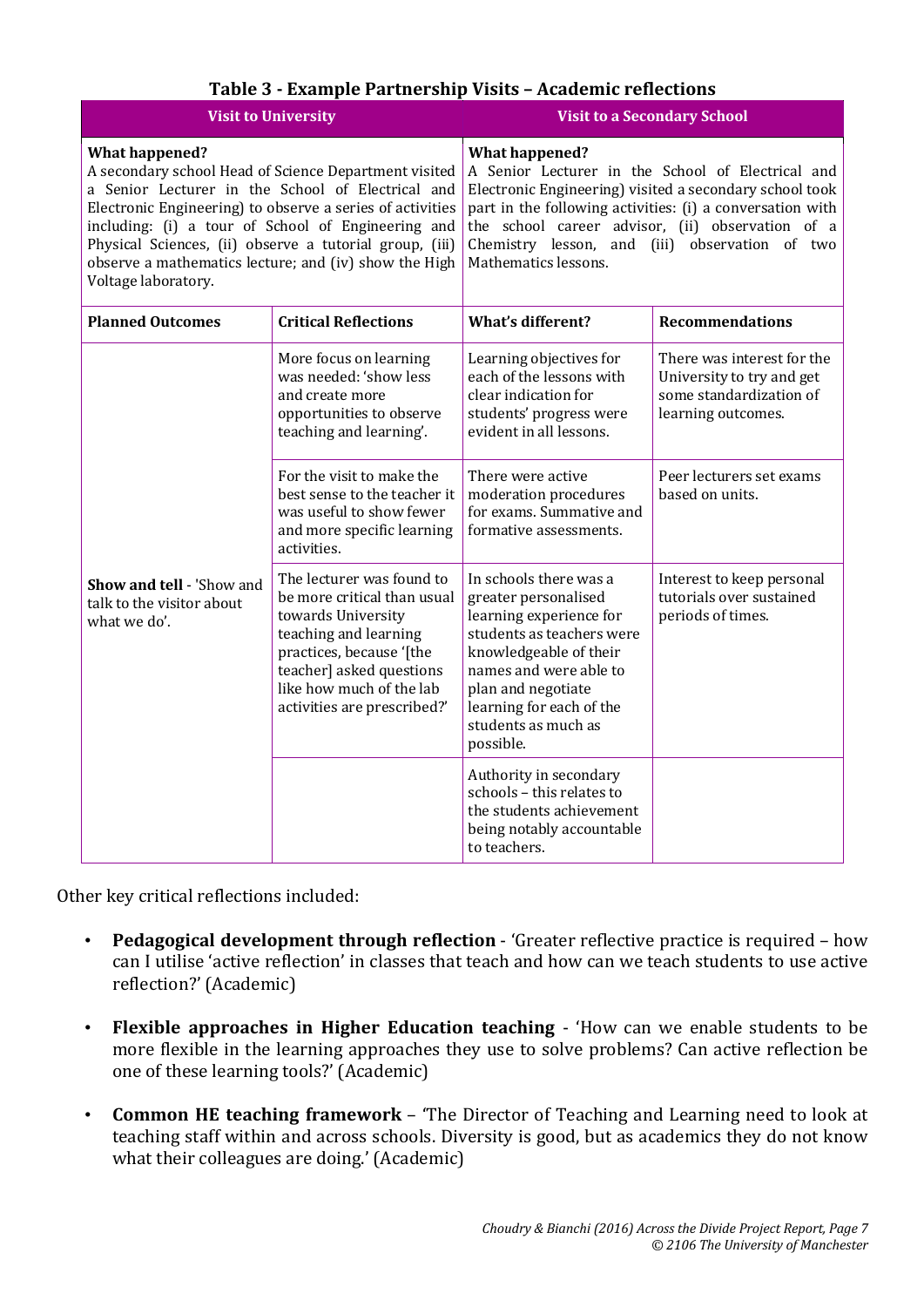- **Transitional support -** 'We owe them transition. They are climbing up a mountain and we should support that.' (Academic)
- **Small tutorial groups** 'As a result of this project, I would keep them [students] in small tutorial groups. Trying to perpetuate those groups beyond the tutorials into the lecture groups. I hope we will be able to encourage them as teams and groups to develop so that they will be more confident to answer and ask questions. Opportunity for them to interrupt'. (Academic)

#### **Post-placement interviews**

The post placement interviews do not only reinforce the above mentioned emergent themes, but both made clear recommendations as to how each of the critical observation moments could lead to their pedagogical development with implication to students' learning.

|                            | (Academic)                                                                                                                                                                                                                                                                                                                                              | (Primary School Teacher)                                                                                                                                                                                                  |
|----------------------------|---------------------------------------------------------------------------------------------------------------------------------------------------------------------------------------------------------------------------------------------------------------------------------------------------------------------------------------------------------|---------------------------------------------------------------------------------------------------------------------------------------------------------------------------------------------------------------------------|
|                            | Small group studies - school is a personal<br>environment and much more personal than HE:<br>$\rightarrow$ Further re-emphasizes to keep small tutorial<br>groups going in HE.                                                                                                                                                                          | Immersion event - Real life context and how to<br>make it more relevant to young children:<br>$\rightarrow$ To motivate students with real world context.                                                                 |
|                            | National curriculum standards and learning<br>objectives:<br>$\rightarrow$ No summative assessments of learning<br>competencies in HE.<br>$\rightarrow$ Balance between standardisation and freedom<br>required in HE.                                                                                                                                  |                                                                                                                                                                                                                           |
|                            | Moderation and setting off exams in HE:<br>$\rightarrow$ Lecturer writes the exams based on the unit he<br>or she teaches.<br>$\rightarrow$ Peer moderation suggested as a solution, i.e. for<br>peer lecturers to write the exam and lecturer<br>to moderate it.                                                                                       |                                                                                                                                                                                                                           |
| <b>Critical</b><br>moments |                                                                                                                                                                                                                                                                                                                                                         |                                                                                                                                                                                                                           |
|                            | Transitional issues and linkage with schools:<br>$\rightarrow$ Differences in pedagogical practices that focus<br>on answers more than methods.<br>$\rightarrow$ Provide teachers with active examples to<br>> To allow schools to attend University Open Days<br>to open up the Pandora Box of what the<br>different courses are and what they entail. | Informative practices for teachers as well as<br>academics:<br>$\rightarrow$ Academics can also benefit by visiting schools<br>more frequently to inform their own teaching<br>practice.                                  |
|                            | Learning outcomes:<br>$\rightarrow$ Evaluating unit learning outcomes and<br>consideration of standards.                                                                                                                                                                                                                                                | To create links with the industry:<br>$\rightarrow$ To create links with small businesses.<br>$\rightarrow$ To create links with and involve young children<br>with the University to motivate them in their<br>learning. |
|                            | Contacting Director of Teaching and Learning in<br>every school:<br>$\rightarrow$ To feedback the findings of this study back to<br>the Director of Teaching and Learning in each<br>school.<br>$\rightarrow$ To insist on standardization of learning<br>outcomes.                                                                                     | For SLT to provide space and opportunities for<br>professional development:<br>$\rightarrow$ For schools to recognise the value in such<br>practices.                                                                     |

#### **Table 4 – Post Placement Interviews**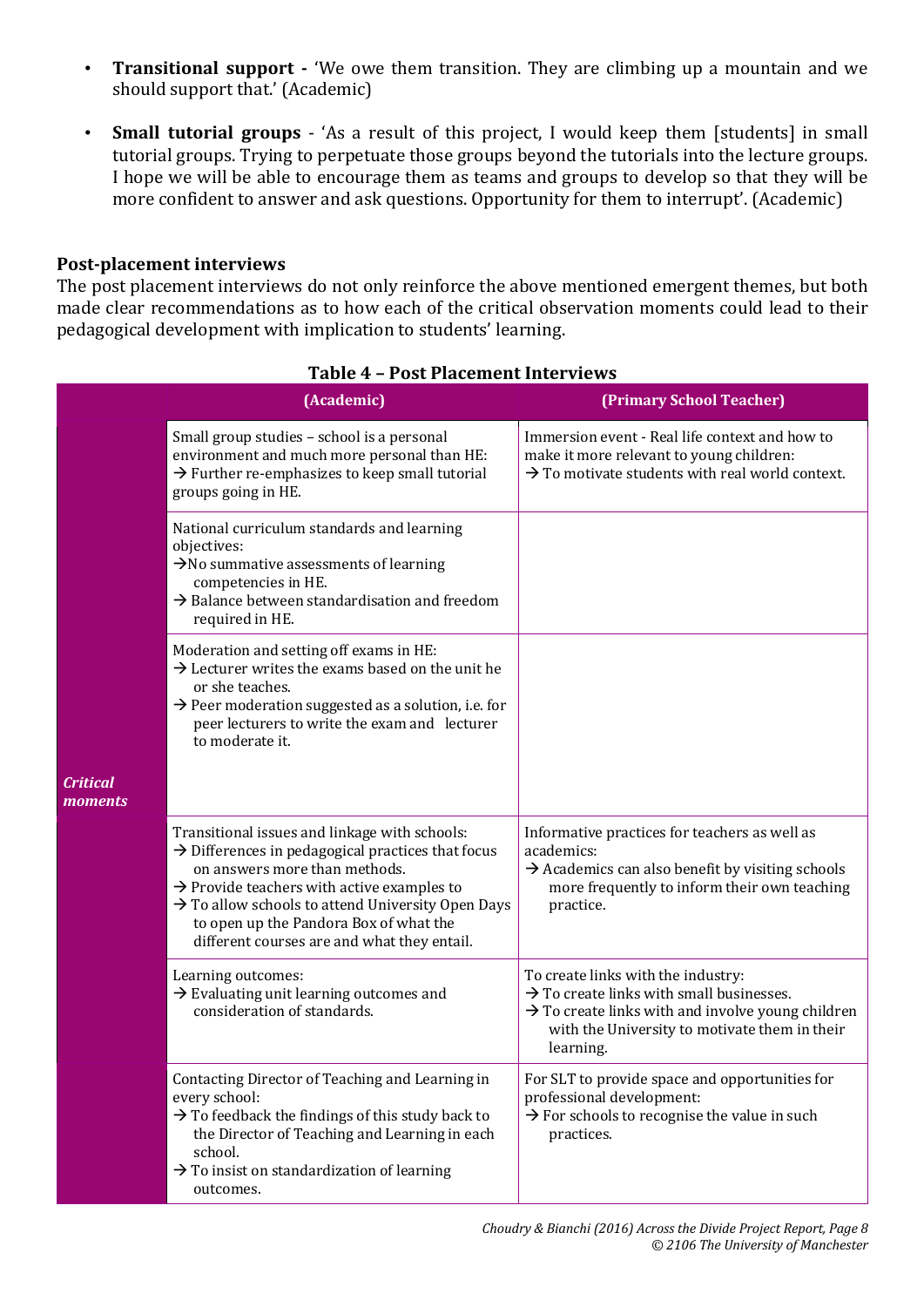## **Conclusion**

In summary, we can draw key conclusions from the findings above in relation to the project question: How can university-school partnerships influence university academics' pedagogic practice? To begin with the academics and school teachers expected to exchange pedagogic knowledge and ideas that could enhance each other's teaching and learning practices in their respective settings (see emergent themes from pre-placement interviews). Whereas the teachers highlighted the time constraints and pressure such as accountability measures to develop their practice in the way that they would wish to, academics referred predominantly to physical barriers such as facilities, etc.

However as the partnership visits were undertaken, the various research activities prompted them to reflect upon their own practice. Further differences between the pedagogical structures of schooling at primary/secondary level and University teaching emerged with recommendations on how exchange of pedagogical knowledge, ideas or some linkages between the settings could be made to enhance students' learning experiences.

#### **What did we learn from the project?**

How can university-school partnerships influence university academics' pedagogic practice?

1) In order for any partnership visits between teachers and academics to transgress beyond 'show and tell', we need a series of carefully thought out activities that demonstrate teaching and learning with careful reflection on how the participants will collaborate with each other.

2) The university serves a multitude of purposes in an 'across the divide' placement scheme: (i) it allows brokerage of transitional practices, and (ii) it is also a hub of many research practices, projects, activities, and role model scientists that if these are linked to the school curriculum or, generally, school's teaching and learning practices can potentially enrich students' learning experiences. Especially with science being such a vast and sometimes abstract environment, such linkages could develop meaningfulness and engagement with the wider community for students.

3) In terms of pedagogical development, there are 'take aways' for both academics and teachers (for those who took part in the project). In a crude sense, academics are envisaged to be specialist in their research areas but not necessarily in teaching and learning practices. At the same time they have to derive overall course outcomes, set exams, moderate them, etc. and think of ways to enrich students' learning experiences in meaningful ways. Teachers at the same time face the same dilemma in a reversed order. Their focus is on developing innovative teaching and learning practices to enrich (for example) the students' science learning. However, the difficulty for the teachers interviewed in this project lies in dealing with conflicting pressures such as accountability measures that sometimes lead to 'teaching to the exam' practices, time constraints and the willingness of a leadership team to allow space for such activities which do not necessarily immediately feed back into exam success. Hence, collaborative practices in a true sense (see Murphy et al., 2014 - for a model of collaborative practices in terms of participating, co-teaching and co-creating) could not only lead to the pedagogical development of academics (see Harrison et al., 2011) but also teachers through a continued partnership and brokerage between the two settings.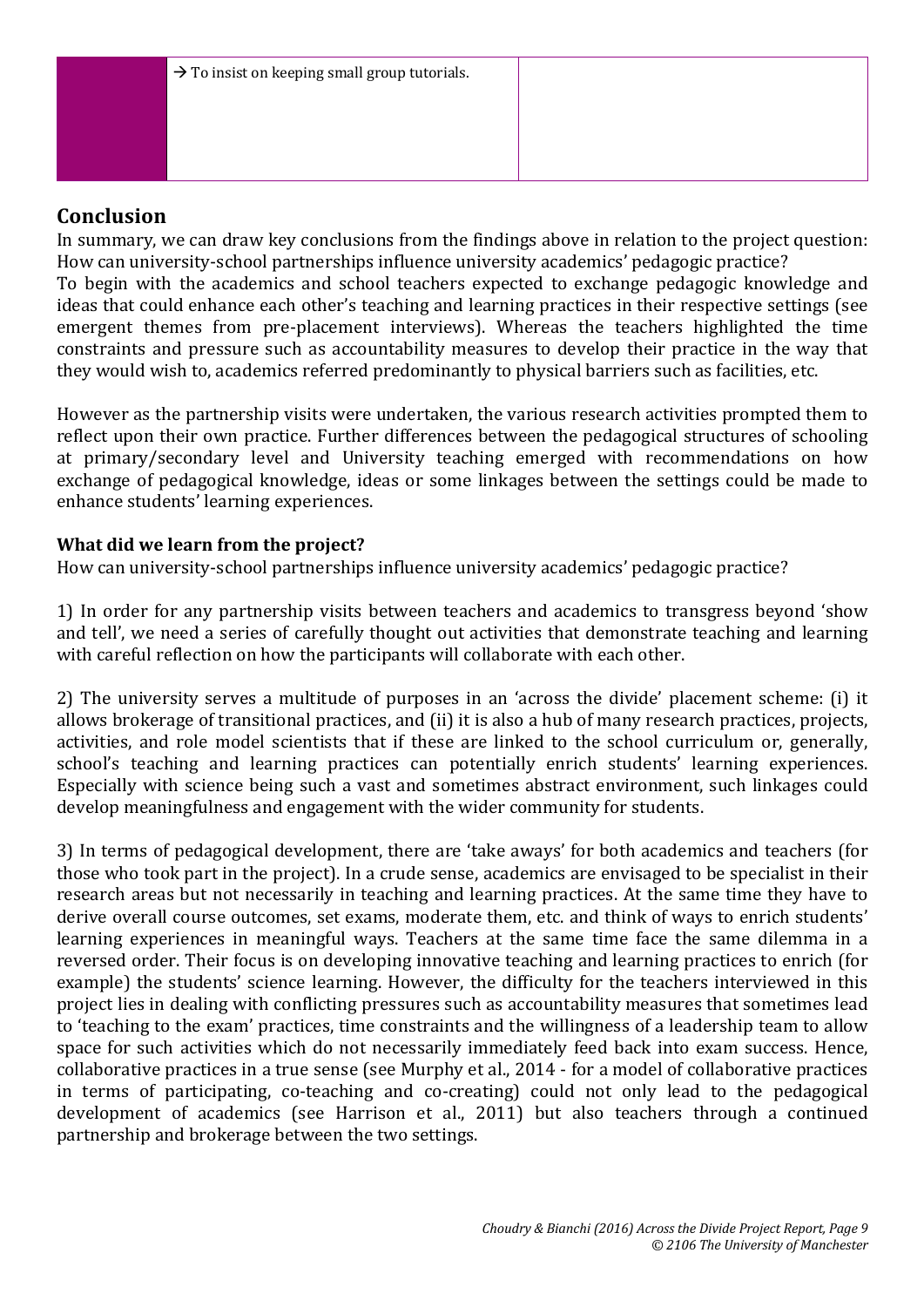**Acknowledgements** are extended to the academics and teachers involved in this study and to CHERIL for their investment and interest in its focus. Particular thanks are extended to the JCB Academy and Rode Heath Primary School for accommodating us on the Immersion event. Liz Sheffield, critical friend to the project, the head teachers of those schools encouraging of their teachers to be involved and Mike Bailey, external film maker.

*Participants included:* Chris Beard, Manchester Communications Academy Lynne Bianchi, UoM SEERIH Sophina Choudry, UoM SEERIH Amy Egan, Stalyhill Primary School Peter Green, School of EEE Duncan Hull, School of Computer Science Julie Johnson, School of EEE Ognjen Marjanovic, School of EEE Emma Nicholls, School of Physics Helen Norton, St Ambrose Barlow RC High School Jennifer Slaughter, School of Chemistry Toby Tyler, Great Moor Infant School/Primary Teacher Fellow Andrew Weightman, School of MACE

## **References**

Aronson, J., 1995. A pragmatic view of thematic analysis. *The qualitative report*, *2*(1), pp. 1-3.

Brookfield, S., 1995. The getting of wisdom: What critically reflective teaching is and why it's important. *Becoming a critically reflective teacher*, pp. 1-28.

Harrison, T.G., K.L. Hanford, B.T. Cheesman, G. Kaur, S D. Franklin, A.M.C. Laurain, M.I. Medley, A.C. Rivett, K.L .Shallcross, K.E. Shaw, S.J. Williams, D.E. Shallcross and L. Sellou*.* 2011. The many positive impacts of participating in outreach activities on postgraduate students*.* New Directions in the Teaching of Physical Sciences, *Higher Education Academy UK Physical Sciences Centre, 7*(1), pp. 13–18.

Murphy, C., McCullagh, J. and Doherty, A. 2014. Piloting a model for coteaching in preservice teacher education school placements based on Vygotsky's zone of proximal development. AERA proceedings. http://www.aera.net/Publications/OnlinePaperRepository/AERAOnlinePaperRepository/tabid/127 20/Owner/941006/Default.aspx

Ofsted (2004). Why colleges succeed [online]. HMI 2409: Ofsted. [Accessed 11 July 2016]. Available at: < http://dera.ioe.ac.uk/5184/1/Why%20colleges%20succeed%20(PDF%20format).pdf>.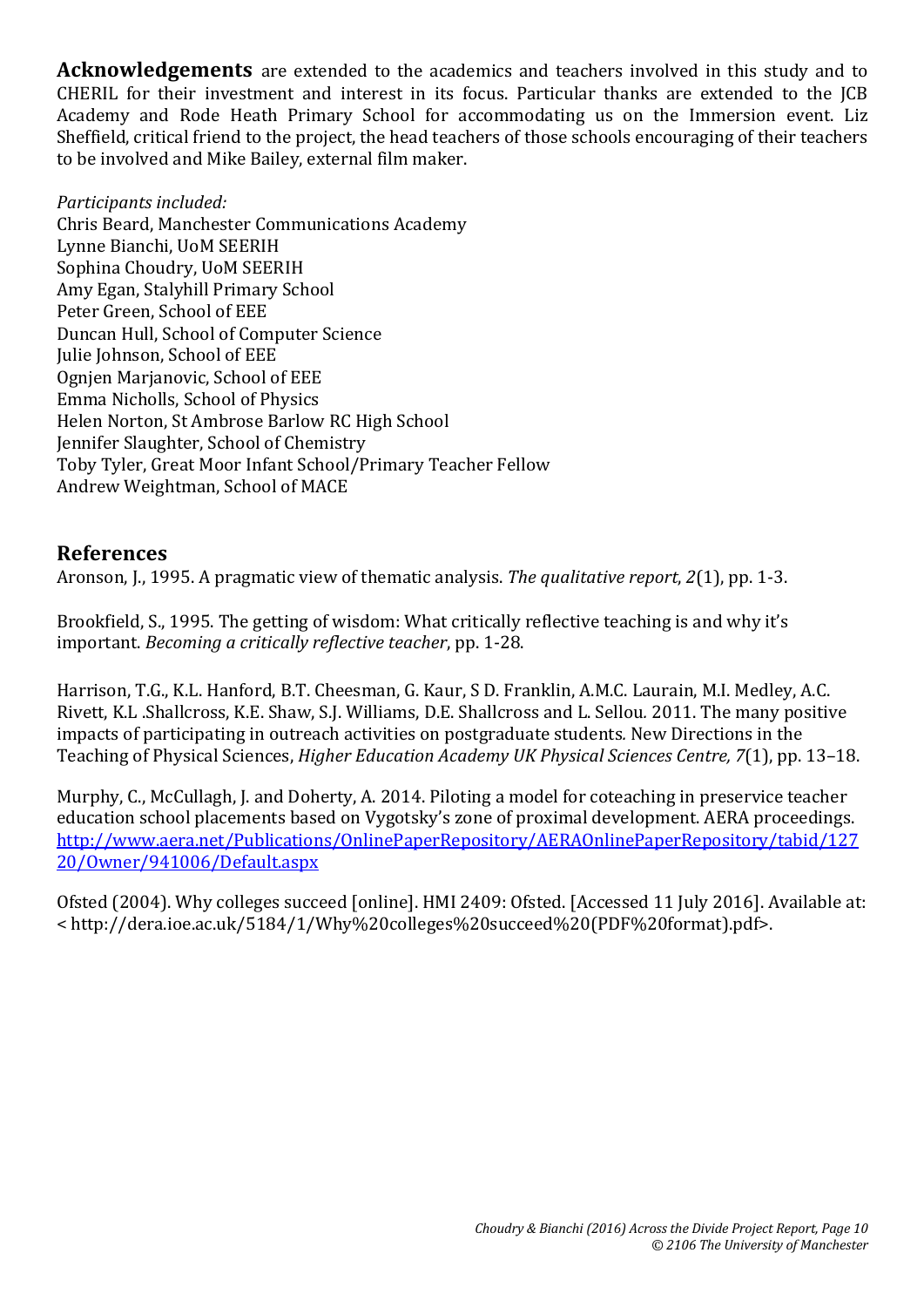# **Appendix 1 - Pre Interview Schedule**

#### **Core open-ended questions**

- 1. Can you briefly describe your role and experience in the teaching STEM or Science?
- 2. What are the strengths or expertise you have in teaching STEM or Science?
- 3. What are the areas of your teaching that you wish to develop/change?
- 4. Would you say you align with a particular framework, philosophy or theory when you teach e.g. problem-based, constructivist, behaviourist, content focused, skills focused etc.
- 5. What would you say are the things that support you to teach in the way you wish to?
- 6. What would you say are the things that create challenges or barriers to teaching in the way you wish to?
- 7. What is your perception of how STEM is being taught at university/school primary setting? Any previous experience?
- 8. What do you expect to take back from being involved in this project?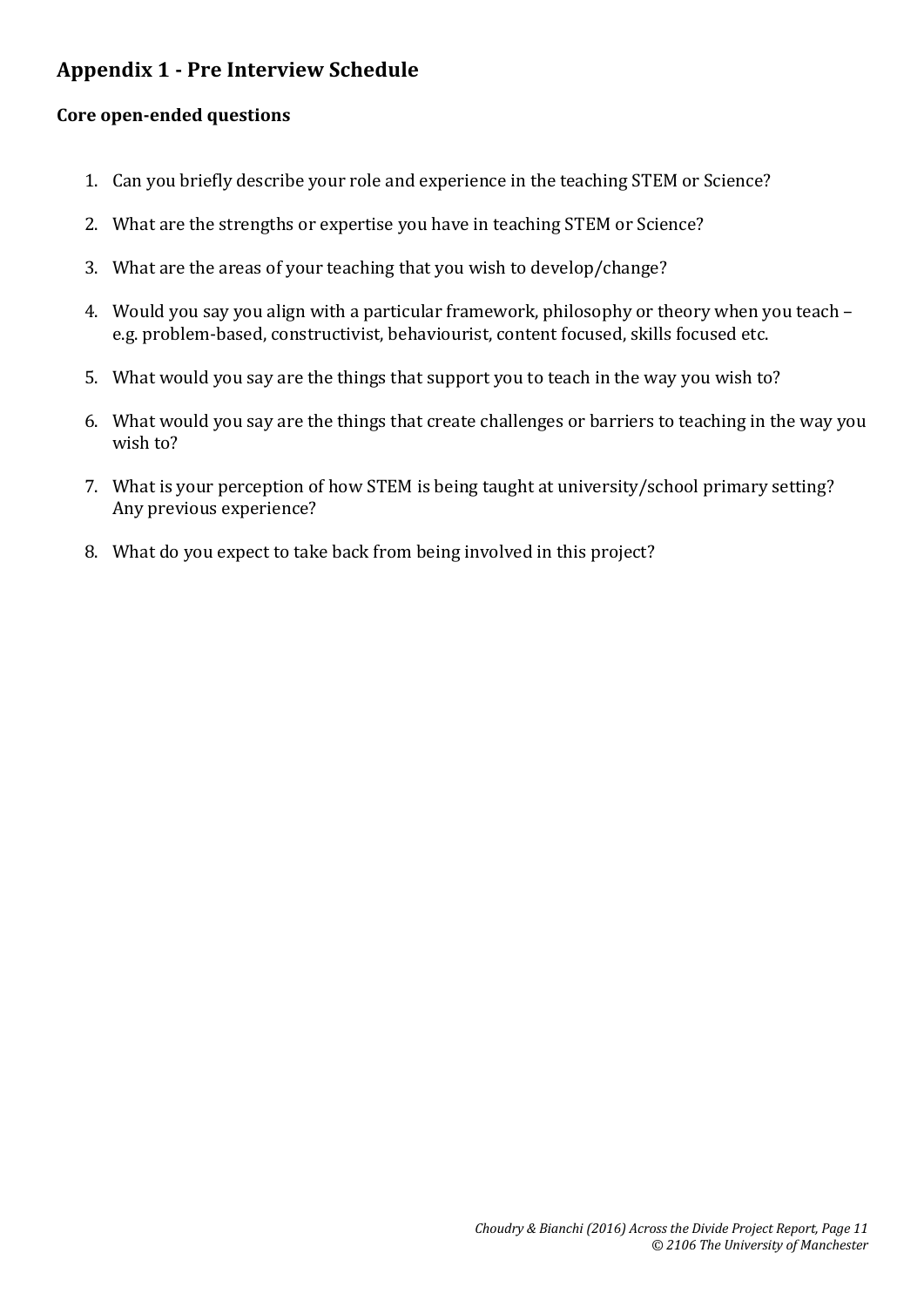# **Appendix 2 - Evaluation Questionnaires**

#### **Host Reflection**

*You are advised to complete this as soon as possible after the visit*

| Name:                                                      |                          | School/Department: |
|------------------------------------------------------------|--------------------------|--------------------|
| Please $\boxtimes$                                         |                          |                    |
| I am a $\Box$ primary teacher                              | $\Box$ secondary teacher | ⊔<br>academic      |
| Brief outline agenda for the visit                         |                          |                    |
| What did you want the visitor to gain from the experience? |                          |                    |

What are your overall reflections on the visit?

How could you make the experience even better if you were to host another visit?

What were the critical moments during the visit or during your dialogue with your partner. Consider the critical moments with regard to your shared observations or learning about teaching methods in a different setting. *(please continue overleaf)*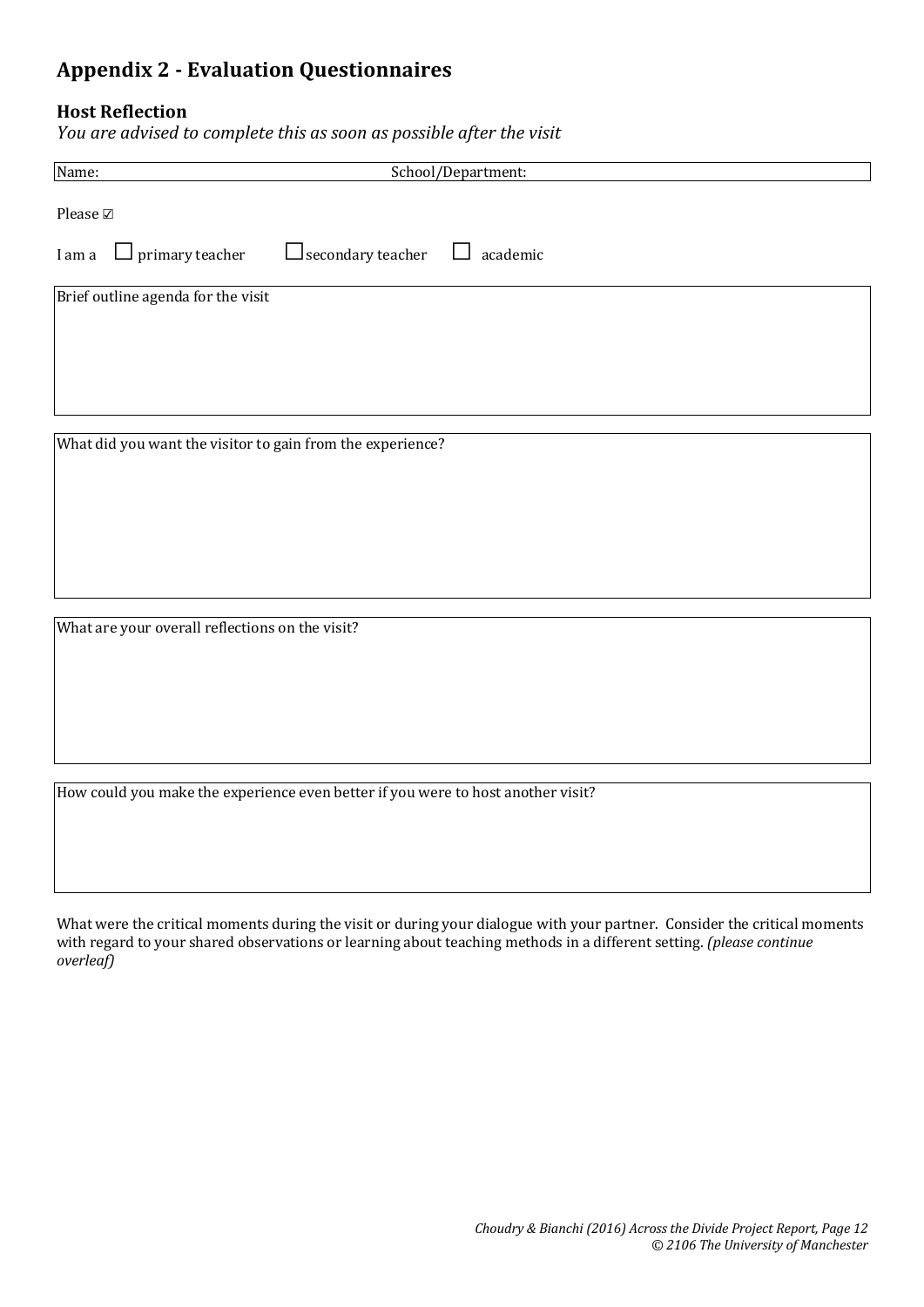#### **Visitor Reflection**

*You are advised to complete this as soon as possible after the visit*

| Name:              |                                                | School/Department:                                                              |  |
|--------------------|------------------------------------------------|---------------------------------------------------------------------------------|--|
| Please $\boxtimes$ |                                                |                                                                                 |  |
|                    | I am a $\Box$ primary teacher                  | $\Box$ secondary teacher<br>academic<br>$\Box$                                  |  |
|                    | 1. Brief outline of what you did on your visit |                                                                                 |  |
|                    |                                                | 2. How would you best describe your role when you visited your partner setting? |  |

- $\Box$  A. Participator (i.e. you took part)
- $\Box$  B. Collaborator (i.e. you suggested/requested what the visit might include)
- $\Box$  C. Co-creator (i.e. you actively designed the visit to suit your interests and that of your host)

| 3.                                           | Consider the teaching and learning approaches, settings or opportunities you observed.<br>(e.g. facilities and resources, number of students being taught, teaching methods, teacher or student led learning, assessment<br>practices, feedback, marking etc.) |
|----------------------------------------------|----------------------------------------------------------------------------------------------------------------------------------------------------------------------------------------------------------------------------------------------------------------|
| A. What was<br>similar?                      |                                                                                                                                                                                                                                                                |
| B. What was<br>different?                    |                                                                                                                                                                                                                                                                |
| C. What was<br>surprising or<br>interesting? |                                                                                                                                                                                                                                                                |

4. What **two** things can you identify in the practice of your partner that you feel you can *most* learn from?

5. From your experience, what could have made this learning experience even better for the students/pupils?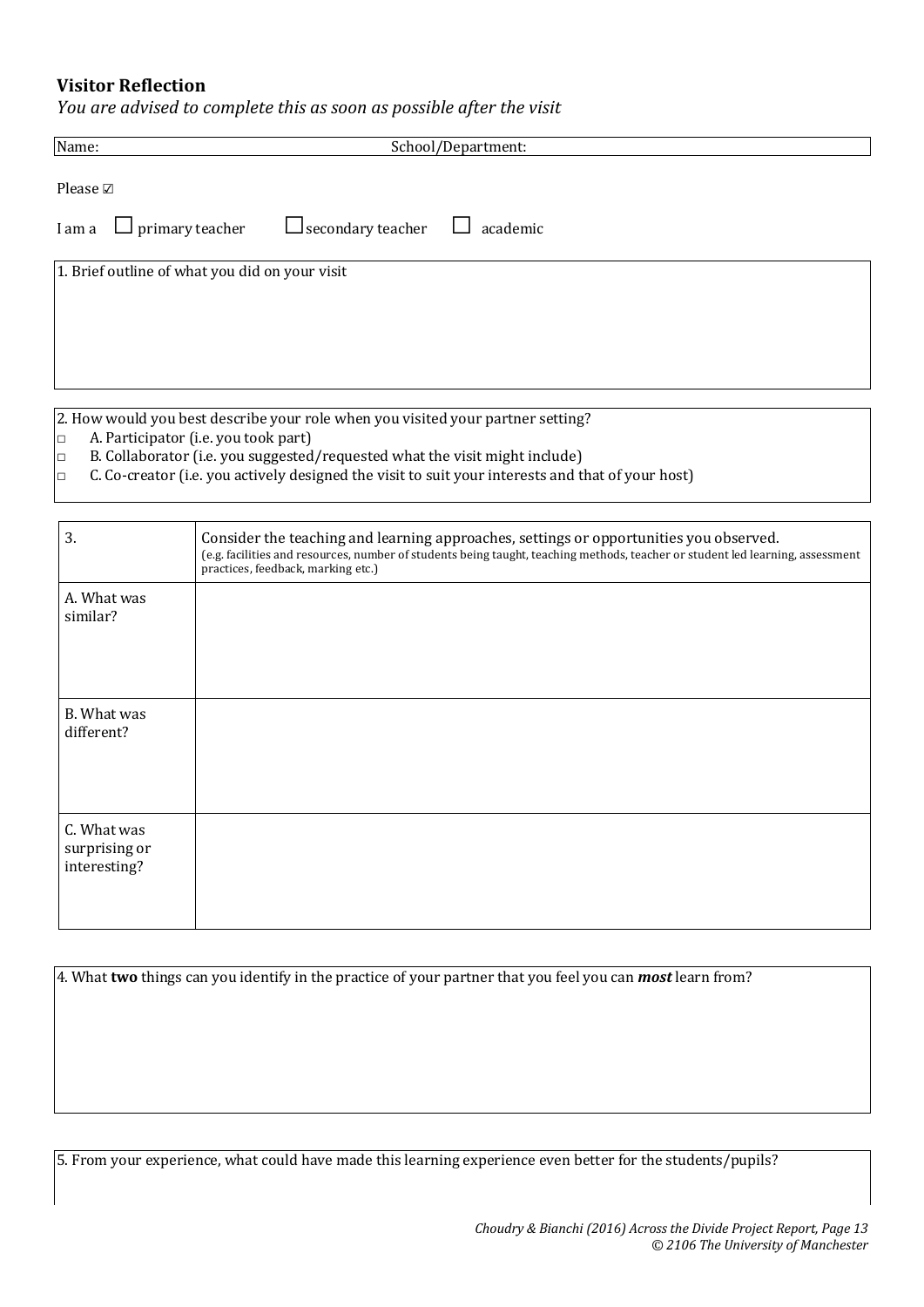6. In summary, outline the critical moments that reside with you after the visit. What have you gained from this experience?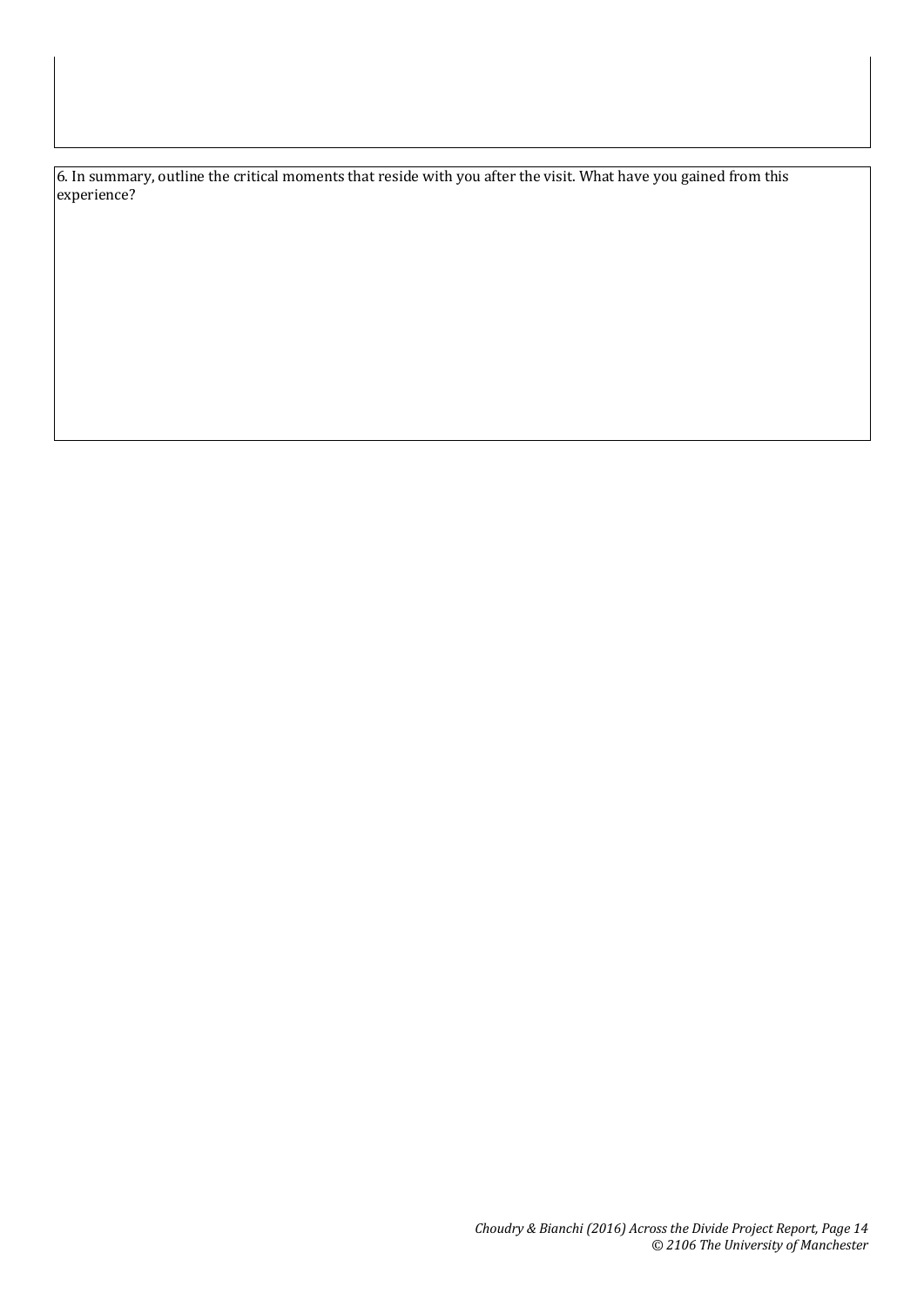# **Appendix 3 - Post Evaluation Focus Group Schedule**

- 1. What happened?
- 2. What's similar?
- 3. What's different?
- 4. What are the opportunities that they could transfer in their own practice?